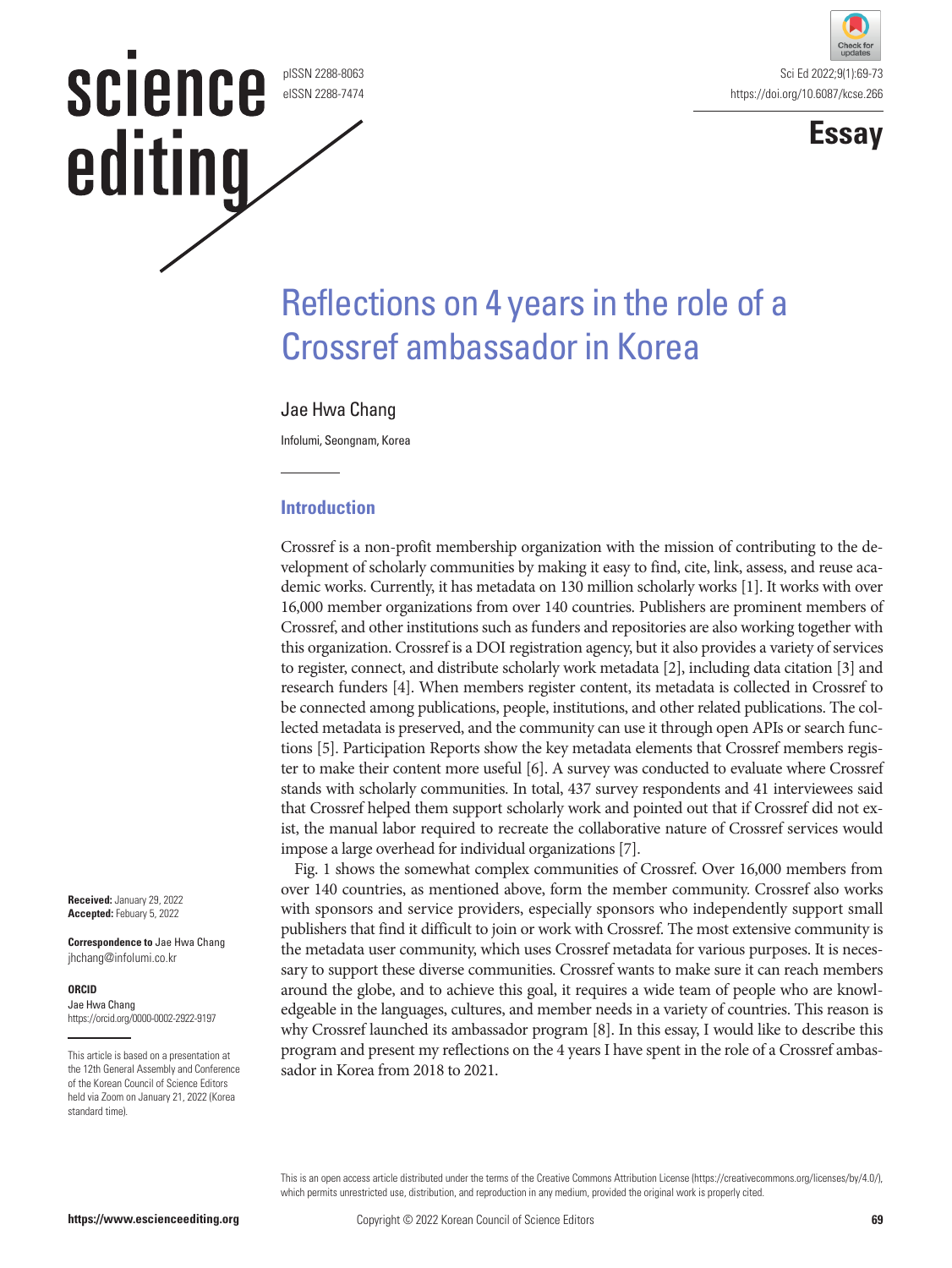# science editing

#### **Crossref Ambassador Program**

As the Crossref community expanded, more efficient community management measures were sought. For example, Crossref hopes that local experts can make immediate contributions whenever necessary to provide educational opportu-



nities in the local language at a local time; thus, the organization would like to have a representative of the Crossref team in the region who can serve as a channel for local members and stakeholders. This program was officially launched in January 2018. The primary objectives were as follows: "first, to gain a deeper understanding of certain audiences or countries; second, to increase outbound education, with both existing members and new audiences; third, to improve communication with and between non-English speaking communities; and fourth, to empower Crossref members to help and advise one another" [8]. I was one of the first three ambassadors in January 2018. Even before the ambassador program was established, some volunteers translated documents into local languages, conducted education, and gave lectures on Crossref. The ambassador program teamed them up officially and supported their activities. The ambassadors and Crossref were satisfied with the first year of the ambassador program [9].

#### **Who Are Crossref Ambassadors?**

As of January 2022, there are 29 ambassadors, who are experts in various fields, including publishers, editors, librarians, system engineers, and researchers (Fig. 2). They are from 17 countries, including Korea, China, Mongolia, Taiwan, Singapore, Malaysia, Indonesia, Ukraine, Uzbekistan, Turkey, Aus-Fig. 1. The large and complex community of Crossref. Courtesy of Crossref. tralia, Russia, the United States, Mexico, Colombia, Brazil,



**Fig. 2.** The current ambassador team of Crossref consists of 29 volunteers from around the world. Photos from the Crossref website: [https://www.crossref.org/](https://www.crossref.org/community/our-ambassadors/) [community/our-ambassadors/](https://www.crossref.org/community/our-ambassadors/).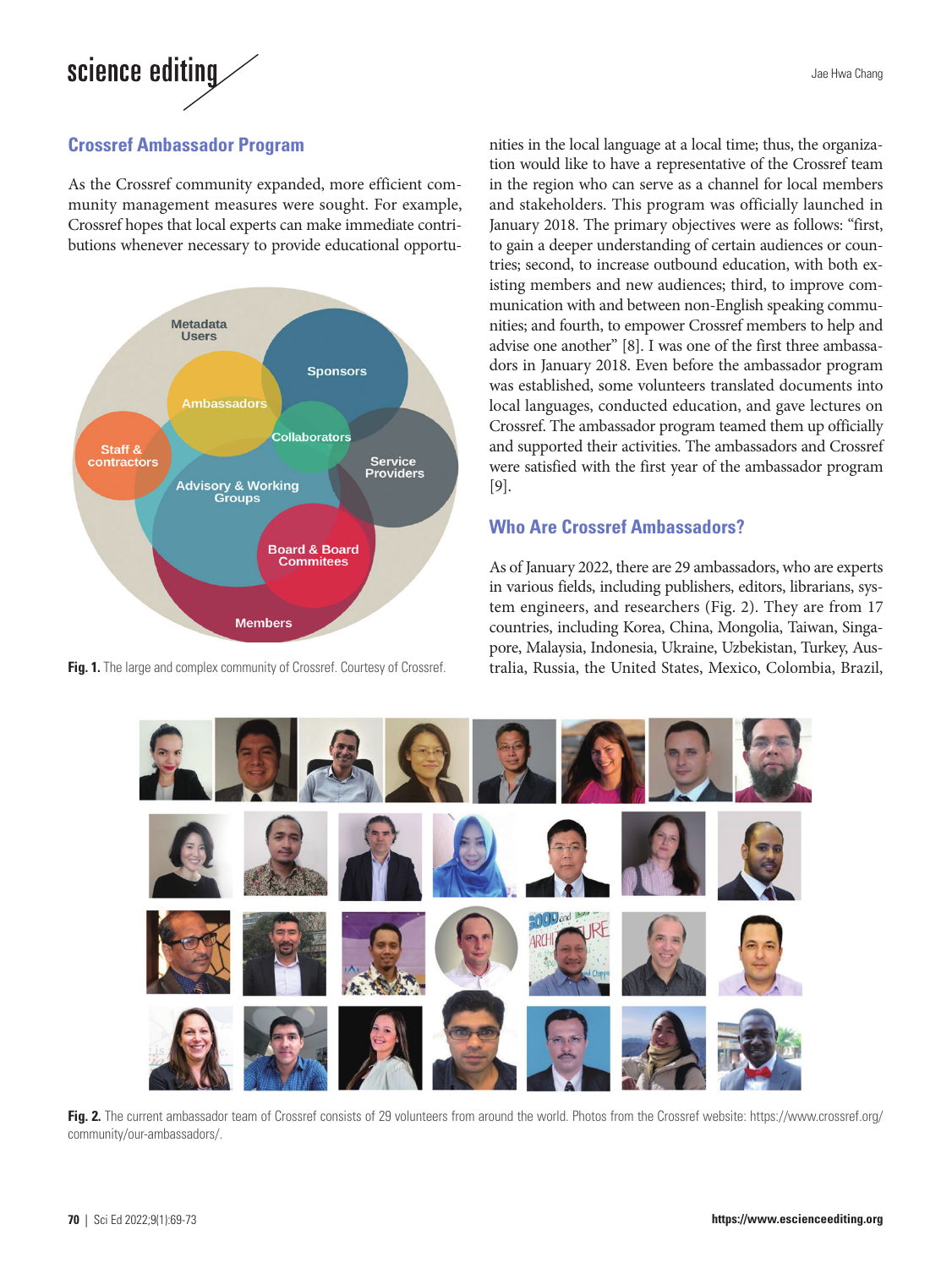

and Nigeria. Although more global supporters are needed, Crossref tries to balance the number of ambassadors from all over the world because the initial goal was to maintain personal relationships within the ambassador team on a small scale. In the early days of the ambassador program, there were fewer than 10 people, including myself, and at that time, I was able to maintain close relationships with the other team members. However, as the scale of the ambassador program grew, I could no longer remember everyone's names.

#### **The Role of Crossref Ambassadors**

The ambassador program strives to create a place for members to help and advise each other to reach a deeper understanding of a particular audience or country, providing educational opportunities for existing and new members and smooth communication with non-English-speaking communities. To this end, the work of ambassadors is as follows: to participate in ambassadors' meetings twice a year, to participate in education, to receive the latest news about Crossref and share news in the region, to translate materials, to participate in the community forum, to conduct beta testing for new services, to provide feedback for Crossref-related events or webinars in the region, and to participate in working groups or committees. Of course, not all of this is mandatory; instead, the choice of activities can depend on the situation according to one's competence.

#### **What Is Necessary to Become an Ambassador?**

In my case, I became an ambassador through the recommendation of a board member of the Korean Council of Science Editors (KCSE). He had maintained a close relationship with Crossref staff even before the establishment of the ambassador program. In the early days of the program, Crossref appointed ambassadors mainly in countries with large or rapidly increasing membership; however, there are ways to voluntarily submit applications to the Crossref website along with recommendations (available from: https://www.crossref.org/ community/ambassadors/). When an application is received, it is reviewed by Crossref staff. They interview the applicant to see if he or she is suitable as an ambassador. Applicants who pass are trained through a new education program. Once every 6 months, official catch-up meetings of ambassadors are held. Additionally, regular updates or opinions are shared through email, Slack messages, and Community Forums. The ambassador's status is determined through surveys and evaluations at the end of each year.

#### **How Does Crossref Support Ambassadors as Volunteer Workers?**

Crossref introduces ambassadors through newsletters or websites, provides the ambassador logo to be used, and gives a certificate. Souvenirs and gifts with the Crossref logo are also offered, including T-shirts, hoodies, mugs, diaries, badges, stickers, and ballpoint pens. The 2021 year-end gift was unique (it gave a 1-year TED subscription and a GlobalGiving gift card). For reference, GlobalGiving provides sites for those who want to donate to non-profit organizations. One finds donation projects by subject and region on the site, contributes as much as one wants, and the person who donated continues to receive emails on the project's progress. With the gift card I received, I made donations to programs that support girls' education in underdeveloped countries and projects related to welfare for the elderly. Ambassadors can use first when developing a new service, and Crossref supports ambassadors' expenses when participating in related events. In the past, I received support for flight and hotel expenses when attending an annual meeting held overseas. Since February 2020, it has been impossible to travel for Crossref meetings because all meetings have been held online due to the COV-ID-19 pandemic.

#### **Reflections on My Work as a Crossref Ambassador in Korea**

Starting in 2012, I began to translate the Crossref Quarterly Newsletters into Korean and propagate them to Korean editors as part of my voluntary work for the KCSE. I also frequently met with Crossref staff at conferences or workshops held by the European Association of Science Editors and the KCSE and communicated with them. On June 12, 2017, a Crossref Live event was held in downtown Seoul. I met some Crossref staff at the meeting. On June 20, 2017, I received an email from the Crossref staff about the launch of the ambassador program. After a discussion about the role of the ambassador, I decided to participate in this program. The suggested tasks were not mandatory but voluntary, according to the competency of the ambassador. The following are my achievements as an ambassador since 2018: first, translation of the script of nine video slides on Crossref 's work about Metadata Search, Reference Linking, Metadata APIs, Crossmark, Similarity Check, Funder Registry, Cited-by, and Content Registration, which were released on January 16, 2018 and are available from https://www.youtube.com/ watch?v = Q\_yXjiinHG0&list = PLe\_-TawAqQj2pHiy0XZR-WctA-ac\_hUcVx; second, operating the Content Registration webinar in Korean held on September 22, 2020, available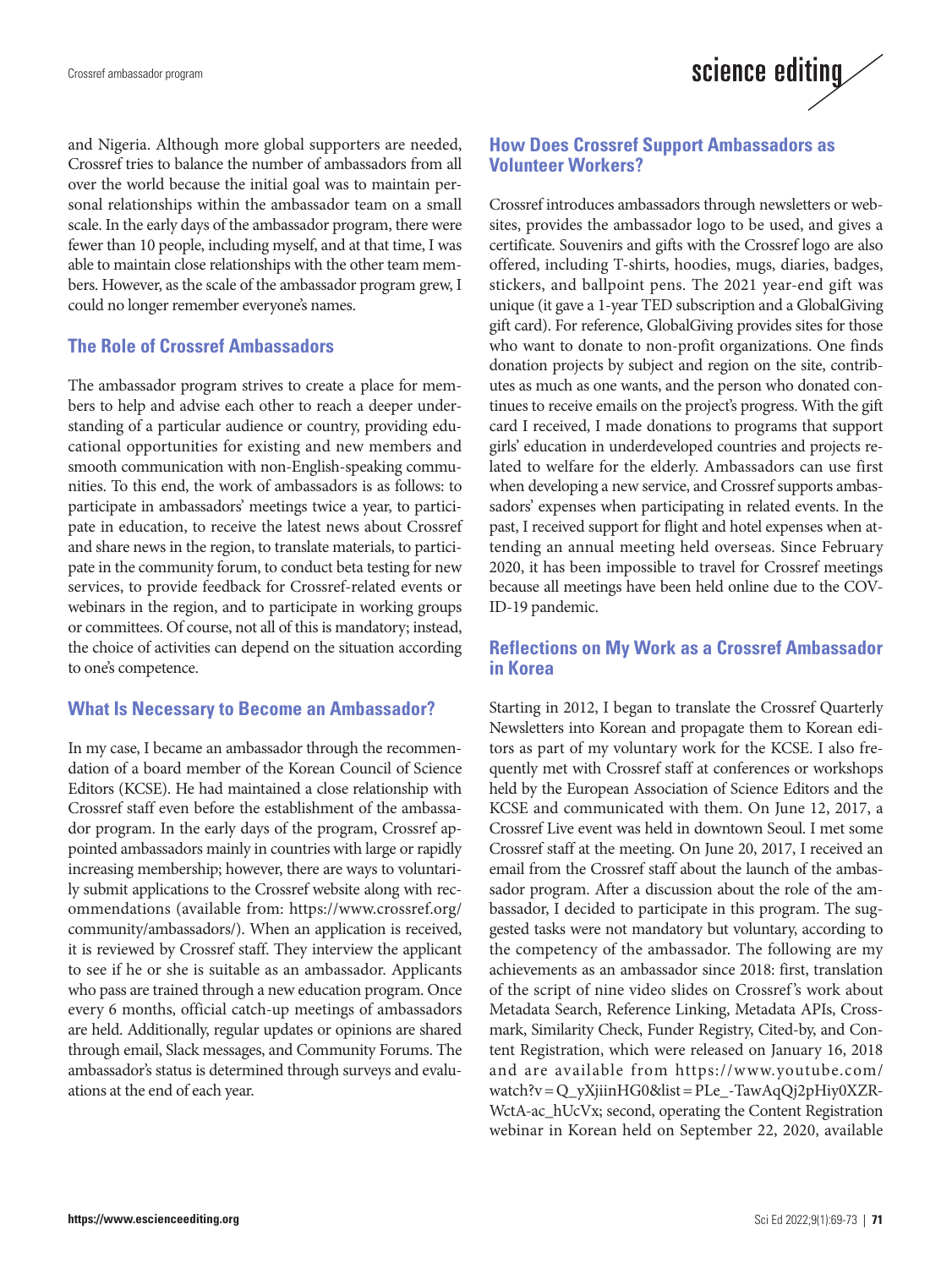### science editing

from [https://www.youtube.com/watch?v= ofvu\\_LY05-U&list](https://www.youtube.com/watch?v=ofvu_LY05-U&list=PLe_-TawAqQj2pHiy0XZRWctA-ac_hUcVx&index=9) [= PLe\\_-TawAqQj2pHiy0XZRWctA-ac\\_hUcVx&index = 9;](https://www.youtube.com/watch?v=ofvu_LY05-U&list=PLe_-TawAqQj2pHiy0XZRWctA-ac_hUcVx&index=9) and third, publishing meeting reports on the Crossref LIVE17 annual meeting in Singapore [10] and the Crossref LIVE19 annual meeting in the Netherlands [11].

Additionally, I gave presentations on the topic of "Crossref ambassador program and new services" at the 8th annual meeting of the KCSE and "the future of Crossref" on January 17, 2020, at the pre-conference workshop of the 10th annual meeting of the KCSE. Both presentations in Korean are available from https://www.kcse.org/bbs/workshop.php.

Besides the above achievements, I have delivered questions and answers about Crossref services between Korean editors and Crossref staff.

My work as a Crossref ambassador aligned well with my work as a member of the KCSE. KCSE has provided me with frequent opportunities to meet Crossref staff at the meetings. In addition to being the organization that dispatched a Crossref ambassador, the KSCE became a board member of Crossref from March 2021 to February 2024 [12]. This may also have been a result of the KCSE's contribution to scholarly communities in Korea through the dissemination of information about Crossref services.

Due to personal reasons, I left the Crossref ambassador program in January 2022. I initially struggled due to a lack of knowledge about Crossref 's work and language barriers. However, through solving various problems, I continuously learned and grew. I was able to open my eyes to a vast world of persistent identifiers and XML and broaden my understanding of other cultures by interacting with ambassadors from various countries. This personal growth was significant, but above all, I am proud that I have had this opportunity to contribute to the development of Korea's scholarly publishing community.

#### **Conclusion**

Crossref is now an essential organization in scholarly publishing. Without Crossref services, including DOI, Crossmark, Funder Registry, Similarity Check, DataCite, the Cited-by function, Text and Data Mining, Crossref Metadata, and Participation Reports, it would be impossible to imagine the present global network of scholarly work. I am happy to have contributed to propagating Crossref 's services in Korea by translating the essential content into Korean, operating webinars, publishing meeting reports, and presenting at editors' conferences. It was my honor to communicate with Crossref staff and other ambassadors in the world. I did my best as an ambassador, but I am not sure if my role satisfied Crossref's initial expectations. Furthermore, I have had a chance to broaden my competency as a manuscript editor and editorial consultant. It was a successful experience for me from the standpoint of personal development. I appreciate all my colleagues and the Crossref staff for their support during the period when I served as an ambassador.

I would recommend that anyone apply to be a Crossref ambassador if he or she has a certain level of understanding of the Crossref organization and its services, can communicate in English, and is passionate about contributing to the development of the global scholarly publishing industry.

#### **Conflict of Interest**

No potential conflict of interest relevant to this article was reported.

#### **Funding**

The author received no financial support for this article.

#### **References**

- 1. Lammey R. CrossRef developments and initiatives: an update on services for the scholarly publishing community from CrossRef. Sci Ed 2014;1:13-8. https://doi.org/10.6087/ kcse.2014.1.13
- 2. Lammey R. CrossRef tools for small publishers. Sci Ed 2015; 2:79-85. https://doi.org/10.6087/kcse.48
- 3. Lammey R. How publishers can work with Crossref on data citation. Sci Ed 2019;6:166-70. https://doi.org/10.6087/ kcse.165
- 4. Lammey R. How to apply CrossMark and FundRef via CrossRef extensible markup language. Sci Ed 2014;1:84- 90. https://doi.org/10.6087/kcse.2014.1.84
- 5. Lammey R Using the Crossref Metadata API to explore publisher content. Sci Ed 2016;3:109-11. https://doi.org/10.6087/ kcse.75
- 6. Tolwinska A. Participation Reports help Crossref members drive research further. Sci Ed 2021;8:180-5. [https://doi.org/](https://doi.org/10.6087/kcse.253) [10.6087/kcse.253](https://doi.org/10.6087/kcse.253)
- 7. Lammey R. Crossref at 20 years: what do the community need?. Sci Ed 2020;7:125-9. https://doi.org/10.6087/kcse.206
- 8. Fairhurst V. The international reach of Crossref. Sci Ed 2018;5:62-5. https://doi.org/10.6087/kcse.121
- 9. Fairhurst V. The first year of the Crossref Ambassador Program: highlights and challenges. Sci Ed 2019;6:58-63. https://doi.org/10.6087/kcse.155
- 10. Chang JH. Crossref LIVE17 annual meeting in Singapore. Sci Ed 2018;5:82-4. https://doi.org/10.6087/kcse.127
- 11. Chang JH. Report on the Crossref LIVE19 annual meeting.